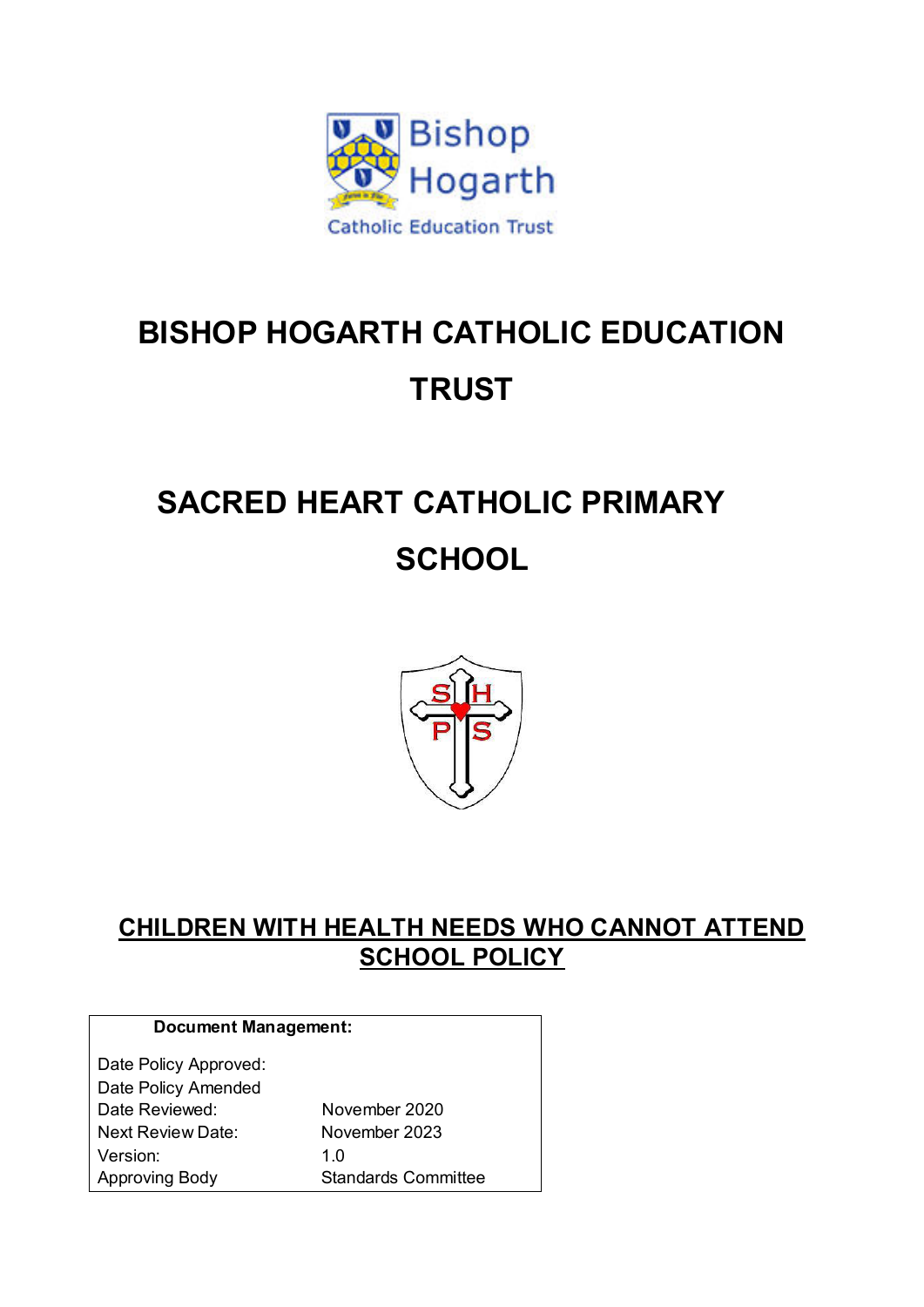## **CHILDREN WITH HEALTH NEEDS WHO CANNOT ATTEND SCHOOL POLICY**

#### **Contents**

#### Statement of intent

- 1. Legal framework
- 2. LA duties
- 3. Definitions
- 4. Roles and responsibilities
- 5. Managing absences
- 6. Support for pupils
- 7. Reintegration
- 8. Information sharing
- 9. Record keeping
- 10. Training
- 11. Examinations and assessments
- 12. Monitoring and review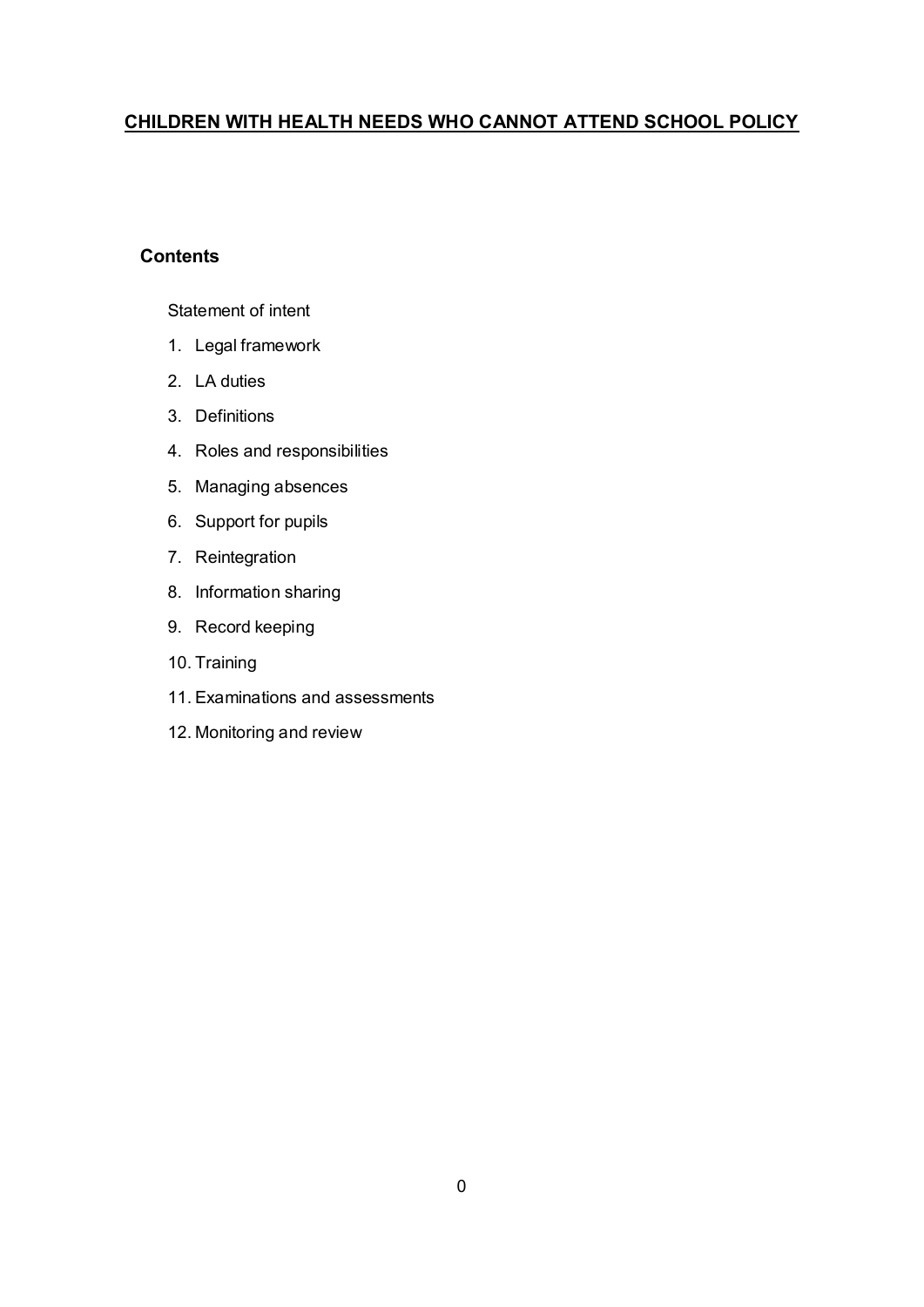# **Statement of intent**

The Trust aims to support the local authority and ensure that all children who are unable to attend school due to medical needs, and who would not receive suitable education without such provision, continue to have access to as much education as their medical condition allows, to enable them to reach their full potential.

Due to the nature of their health needs, some children may be admitted to hospital or placed in alternative forms of education provision. We recognise that, whenever possible, pupils should receive their education within their school and the aim of the provision will be to reintegrate pupils back into school as soon as they are well enough.

We understand that we have a continuing role in a pupil's education whilst they are not attending the school and will work with the local authority, healthcare partners and families to ensure that all children with medical needs receive the right level of support to enable them to maintain links with their education.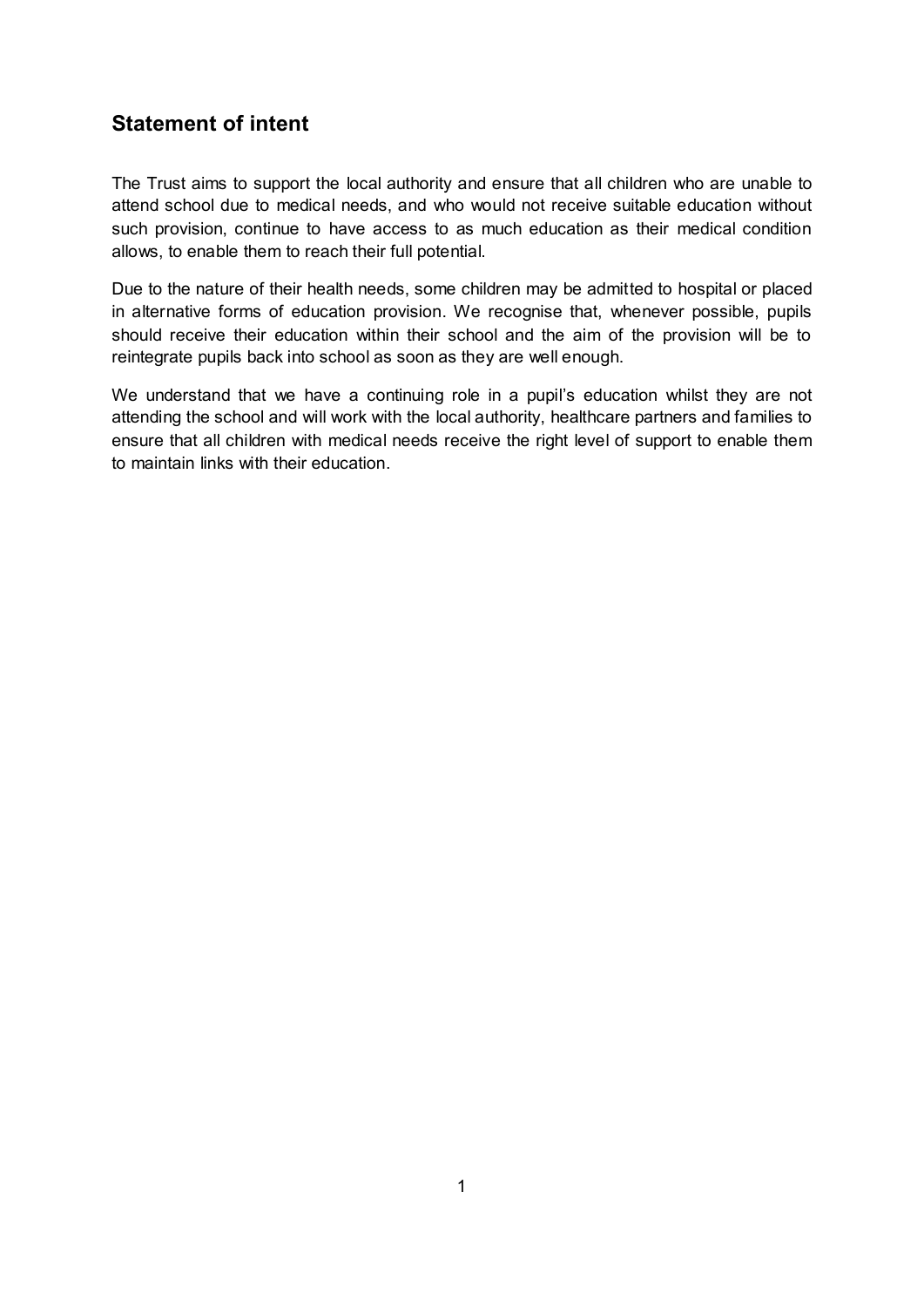### **1. Legal framework**

- 1.1.1. This policy has due regard to all relevant legislation and statutory guidance including, but not limited to, the following:
	- Education Act 1996
	- Equality Act 2010
	- Data Protection Act 2018
	- DfE (2013) 'Ensuring a good education for children who cannot attend school because of health needs'
	- DfE (2015) 'Supporting pupils at school with medical conditions'
- 1.1.2. This policy operates in conjunction with the following school policies:
	- Attendance Policy
	- Safeguarding and Child Protection Policy
	- Special Educational Needs and Disabilities (SEND) Policy
	- Supporting Pupils with Medical Conditions Policy

### **2. LA duties**

- 2.1. The local authority must arrange suitable full-time education for children of compulsory school age who, because of illness, would not receive suitable education without such provision. The school has a duty to support the local authority in doing so.
- 2.2. The local authority should:
	- provide such education as soon as it is clear that a pupil will be away from school for 15 days or more, whether consecutive or cumulative. They should liaise with the appropriate medical professionals to ensure minimal delay in arranging appropriate provision for the pupil;
	- ensure the education pupils receive is of good quality, allows them to take appropriate qualifications, prevents them from falling behind their peers in school, and allows them to reintegrate successfully back into school as soon as possible;
	- address the needs of individual pupils in arranging provision;
	- have a named officer responsible (Emma Rutherford, Hartlepool Borough Council) for the education of children with additional health needs and ensure parents know who this is;
	- have a written, publicly accessible policy statement on their arrangements to comply with their legal duty towards children with additional health needs;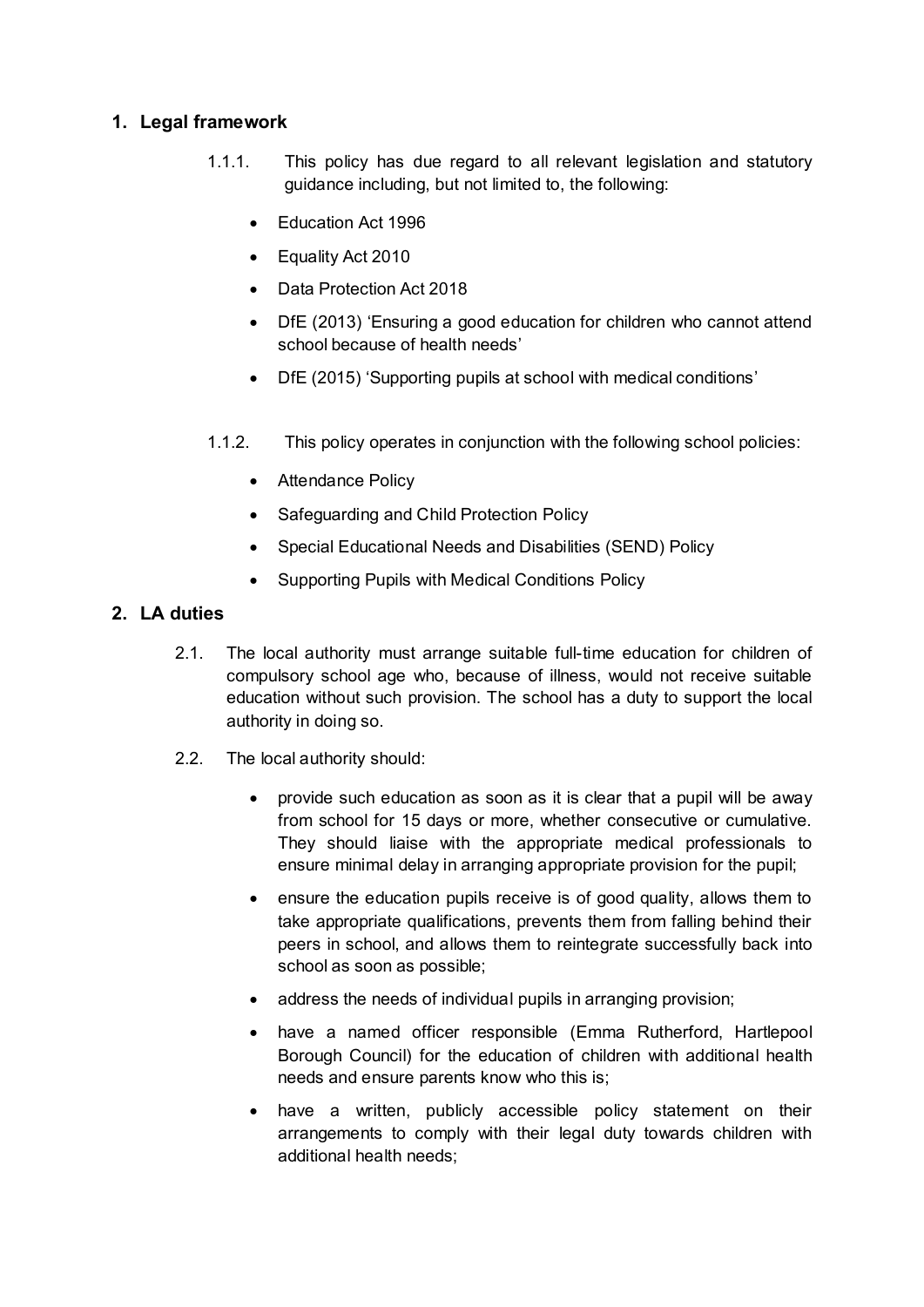- review the provision offered regularly to ensure that it continues to be appropriate for the child and that it is providing suitable education;
- give clear policies on the provision of education for children and young people under and over compulsory school age.
- 2.3. The local authority should not:
	- have processes or policies in place which prevent a child from receiving the right type of provision and a good education;
	- withhold or reduce the provision, or type of provision, for a child because of how much it will cost;
	- have policies based upon the percentage of time a child is able to attend school rather than whether the child is receiving a suitable education during that attendance;
	- have lists of health conditions which dictate whether or not they will arrange education for children or inflexible policies which result in children going without suitable full-time education (or as much education as their health condition allows them to participate in).

#### **3. Definitions**

- 3.1. Children who are unable to attend school as a result of their medical needs may include those with:
	- physical health issues;
	- physical injuries;
	- mental health problems, including anxiety issues;
	- emotional difficulties or school refusal;
	- progressive conditions;
	- terminal illnesses;
	- chronic illnesses.
- 3.2. Children who are unable to attend mainstream education for health reasons may attend any of the following:
	- **Hospital school**: a special school within a hospital setting where education is provided to give continuity whilst the child is receiving treatment.
	- **Home tuition**: many local authorities have home tuition services that act as a communication channel between schools and pupils on occasions where pupils are too ill to attend school and are receiving specialist medical treatment.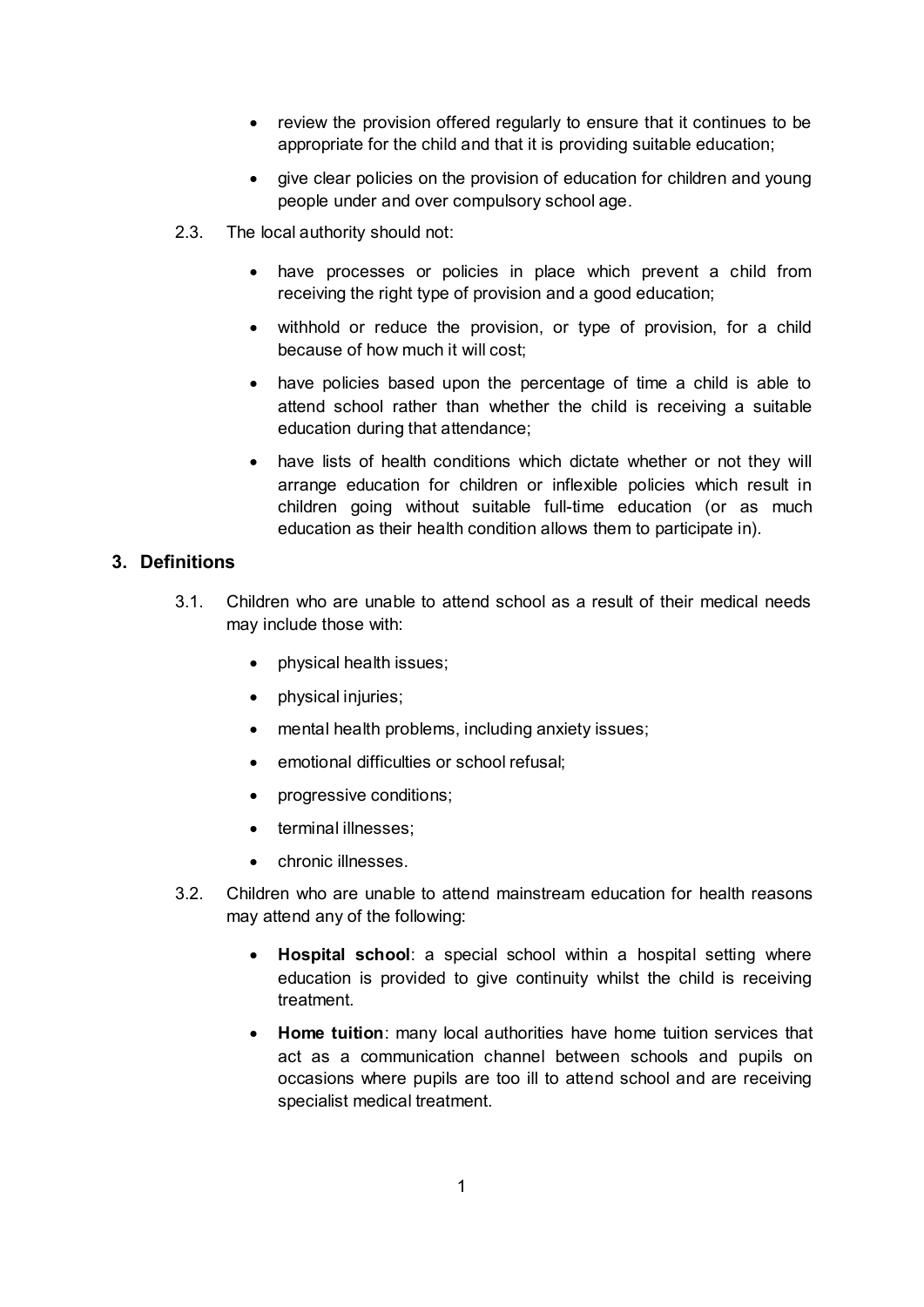**Medical PRUs**: these are local authority establishments that provide education for children unable to attend their registered school due to their medical needs.

#### **4. Roles and responsibilities**

- 4.1. The Board of Directors and Local Governing Committee is responsible for:
	- ensuring arrangements for pupils who cannot attend school as a result of their medical needs are in place and are effectively implemented;
	- ensuring the review of the arrangements made for pupils who cannot attend school due to their medical needs;
	- ensuring the roles and responsibilities of those involved in the arrangements to support the needs of pupils are clear and understood by all;
	- ensuring robust systems are in place for dealing with health emergencies and critical incidents, for both on- and off-site activities;
	- ensuring staff with responsibility for supporting pupils with health needs are appropriately trained.
	- approving and reviewing this policy on a regular basis.
- 4.2. The Headteacher is responsible for:
	- working with the Local Governing Committee to ensure compliance with the relevant statutory duties when supporting pupils with health needs;
	- working collaboratively with parents and other professionals to develop arrangements to meet the best interests of children;
	- ensuring the arrangements put in place to meet pupils' health needs are fully understood by all those involved and acted upon;
	- appointing a named member of staff who is responsible for pupils with healthcare needs and liaises with parents, pupils, the local authority, key workers and others involved in the pupil's care;
	- ensuring the support put in place focusses on and meets the needs of individual pupils;
	- arranging appropriate training for staff with responsibility for supporting pupils with health needs;
	- providing teachers who support pupils with health needs with suitable information relating to a pupil's health condition and the possible effect the condition and/or medication taken has on the pupil;
	- notifying the local authority when a pupil is likely to be away from the school for a significant period of time due to their health needs.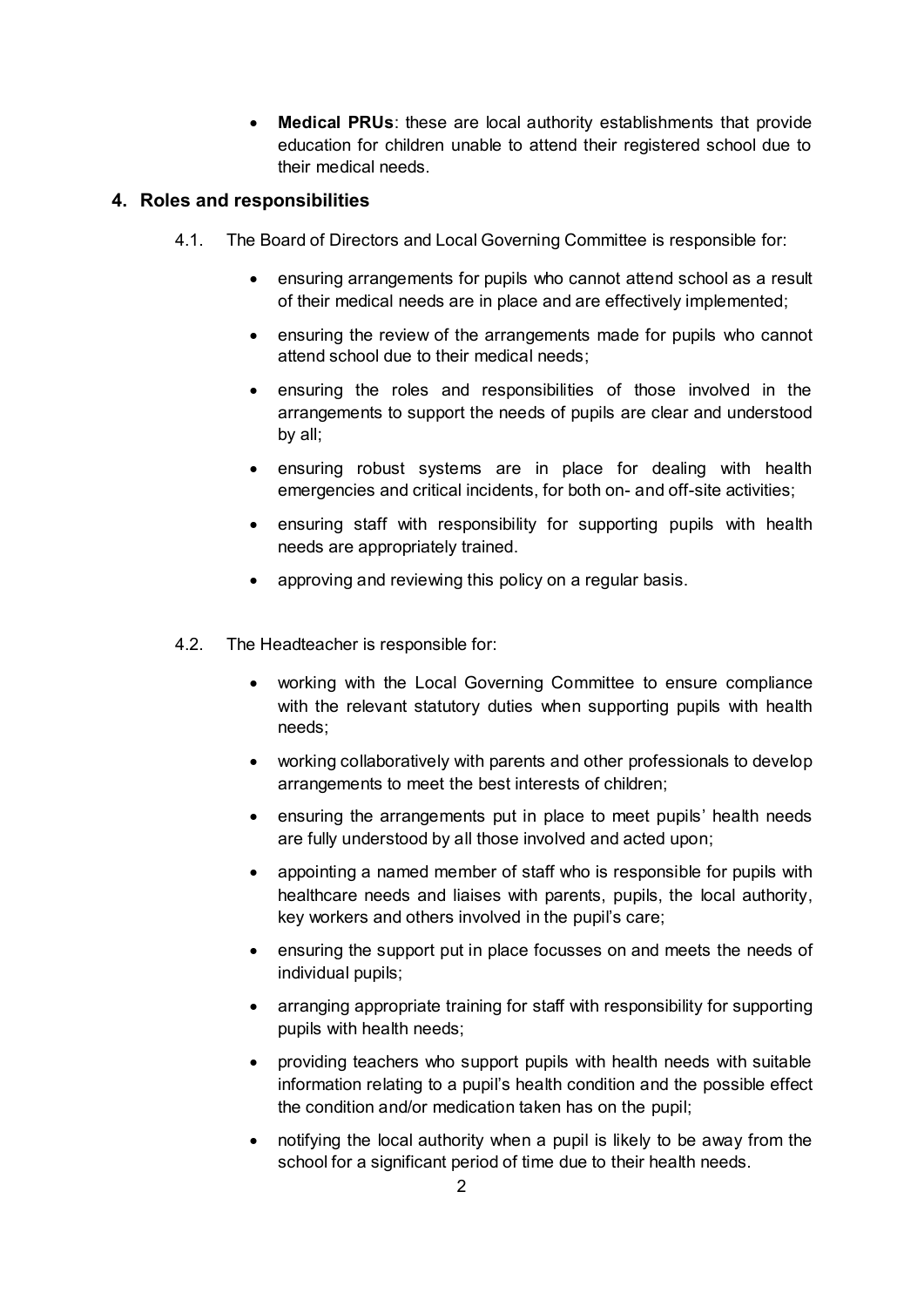- 4.3. The named member of staff is Mrs H. Walker. They are responsible for:
	- dealing with pupils who are unable to attend school because of medical needs;
	- actively monitoring pupil progress and reintegration into school;
	- supplying pupils' education providers with information about the child's capabilities, progress and outcomes;
	- liaising with the Headteacher, education providers and parents to determine pupils' programmes of study whilst they are absent from school;
	- keeping pupils informed about school events and encouraging communication with their peers;
	- providing a link between pupils and their parents, and the local authority.
- 4.4. Teachers and support staff are responsible for:
	- understanding confidentiality in respect of pupils' health needs;
	- designing lessons and activities in a way that allows those with health needs to participate fully and ensuring pupils are not excluded from activities that they wish to take part in without a clear evidence-based reason;
	- understanding their role in supporting pupils with health needs and ensuring they attend the required training;
	- ensuring they are aware of the needs of their pupils through the appropriate and lawful sharing of the individual pupil's health needs;
	- ensuring they are aware of the signs, symptoms and triggers of common life-threatening medical conditions and know what to do in an emergency;
	- keeping parents informed of how their child's health needs are affecting them whilst in the school.
- 4.5. Parents are expected to:
	- ensure the regular and punctual attendance of their child at the school where possible;
	- work in partnership with the school to ensure the best possible outcomes for their child;
	- notify the school of the reason for any of their child's absences without delay;
	- provide the school with sufficient and up-to-date information about their child's medical needs;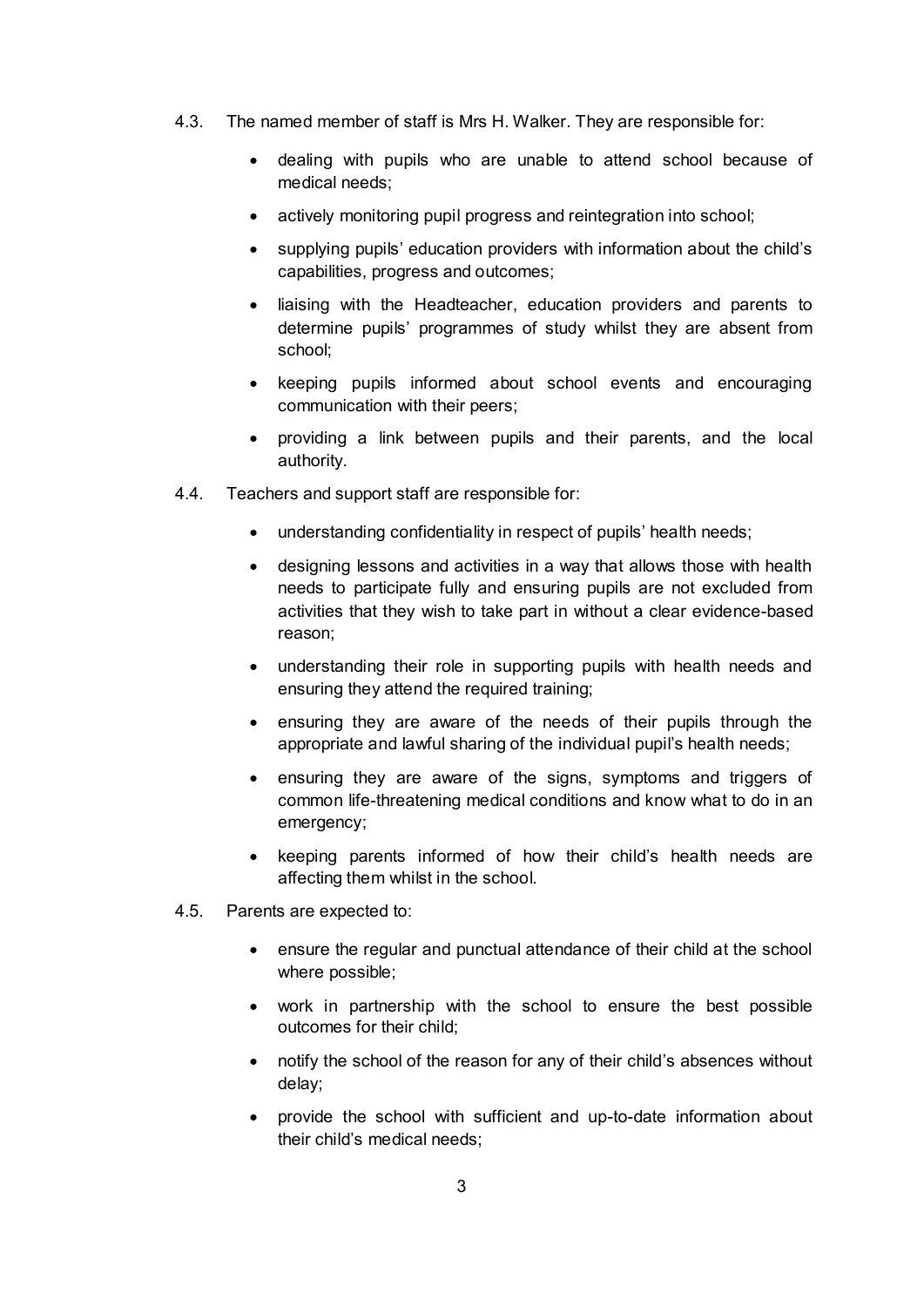attend meetings to discuss how support for their child should be planned.

#### **5. Managing absences**

- 5.1. Parents are advised to contact the school on the first day their child is unable to attend due to illness.
- 5.2. Absences due to illness will be authorised unless the school has genuine cause for concern about the authenticity of the illness.
- 5.3. The school will provide support to pupils who are absent from school because of illness for a period of less than 15 school days by liaising with the pupil's parents to arrange schoolwork as soon as the pupil is able to cope with it or part-time education at school. The school will give due consideration to which aspects of the curriculum are prioritised in consultation with the pupil, their family and relevant members of staff.
- 5.4. For periods of absence that are expected to last for 15 or more school days, either in one absence or over the course of a school year, the named person with responsibility for pupils with health needs will notify the local authority, who will take responsibility for the pupil and their education.
- 5.5. Where absences are anticipated or known in advance, the school will liaise with the local authority to enable education provision to be provided from the start of the pupil's absence.
- 5.6. For hospital admissions, the appointed named member of staff will liaise with the local authority regarding the programme that should be followed while the pupil is in hospital.
- 5.7. The local authority will set up a personal education plan (PEP) for the pupil which will allow the school, the local authority and the provider of the pupil's education to work together.
- 5.8. The school will monitor pupil attendance and mark registers to ensure it is clear whether a pupil is, or should be, receiving education otherwise than at school.
- 5.9. The school will only remove a pupil who is unable to attend school because of additional health needs from the school roll where:
	- the pupil has been certified as unlikely to be in a fit state of health to attend school, before ceasing to be of compulsory school age;
	- neither the pupil nor their parent has indicated to the school the intention to continue to attend the school, after ceasing to be of compulsory school age.
- 5.10. A pupil unable to attend school because of their health needs will not be removed from the school register without parental consent and certification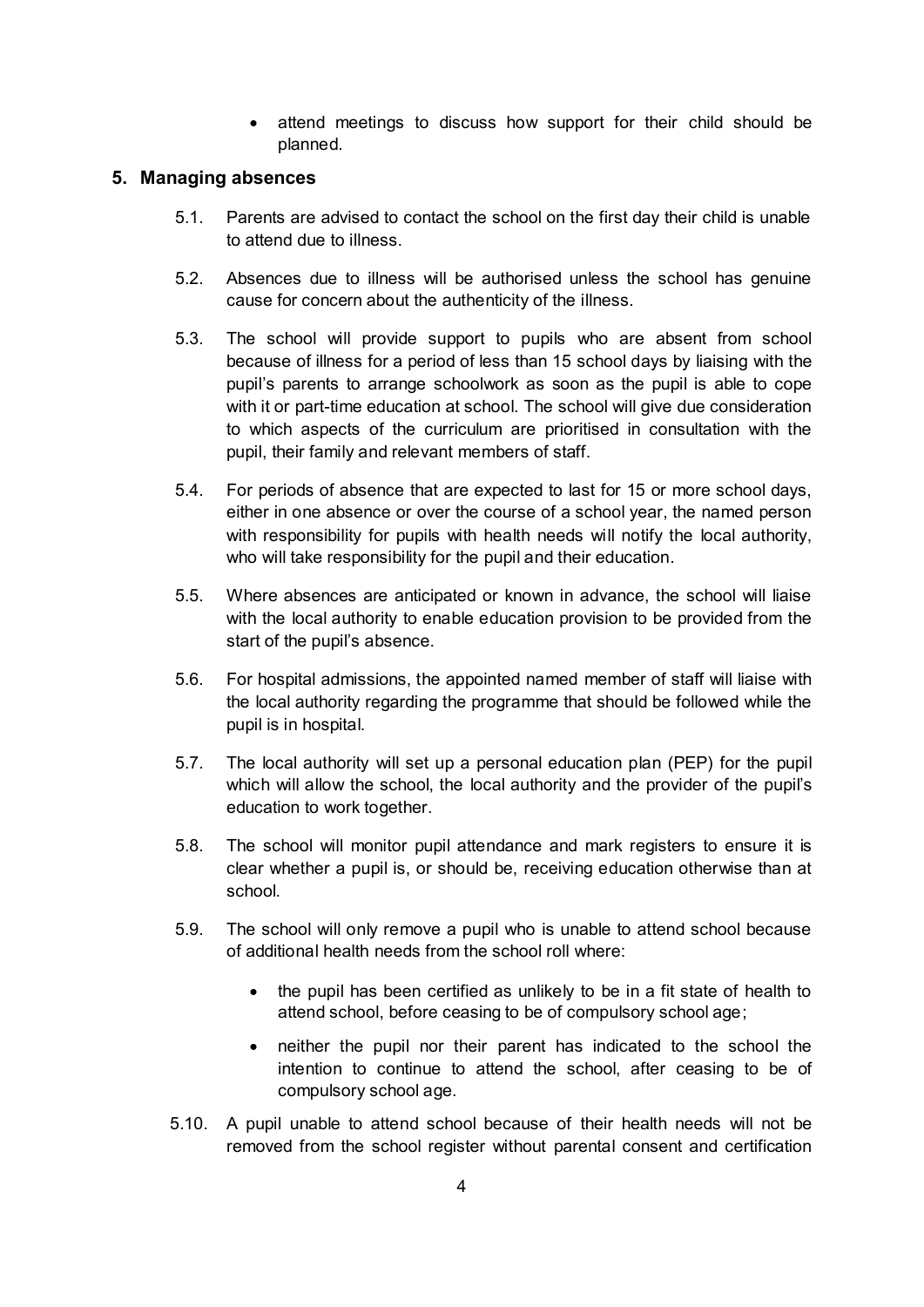from the school's medical advisor, even if the local authority has become responsible for the pupil's education.

#### **6. Support for pupils**

- 6.1. Where a pupil has a complex or long-term health issue, the school will discuss the pupil's needs and how these may be best met with the local authority, relevant medical professionals, parents and, where appropriate, the pupil.
- 6.2. The local authority expects the school to support pupils with health needs to attend full-time education wherever possible, or for the school to make reasonable adjustments to pupils' programmes of study where medical evidence supports the need for those adjustments.
- 6.3. The school will make reasonable adjustments under pupils' individual healthcare plans (IHCPs), in accordance with the Supporting Pupils with Medical Conditions Policy.
- 6.4. Pupils admitted to hospital will receive education as determined appropriate by the medical professionals and hospital tuition team at the hospital concerned.
- 6.5. During a period of absence, the school will work with the provider of the pupil's education to establish and maintain regular communication and effective outcomes.
- 6.6. Whilst a pupil is away from school, the school will work with the local authority to ensure the pupil can successfully remain in touch with their school using the following methods:
	- School newsletters
	- Invitations to school events
	- Cards or letters from peers and staff
	- Class Dojo
- 6.7. Where appropriate, the school will provide the pupil's education provider with relevant information, curriculum materials and resources.
- 6.8. To help ensure a pupil with additional health needs is able to attend school following an extended period of absence, the following adaptations will be considered:
	- a personalised or part-time timetable, drafted in consultation with the named staff member;
	- access to additional support in school;
	- online access to the curriculum from home: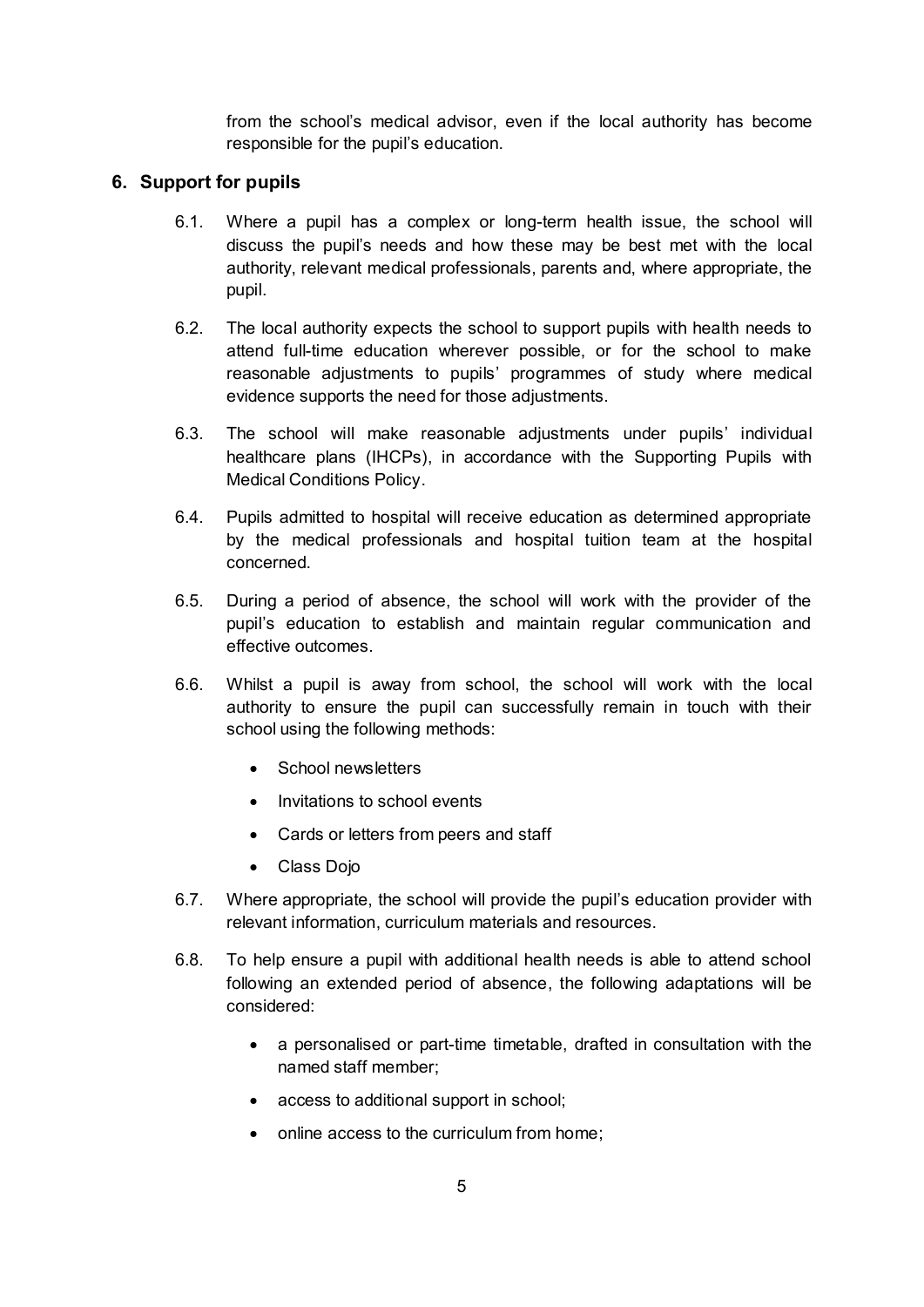- movement of lessons to more accessible rooms;
- places to rest at school:
- special exam arrangements to manage anxiety or fatigue.

#### **7. Reintegration**

- 7.1. When a pupil is considered well enough to return to school, the school will develop a tailored reintegration plan in collaboration with the local authority.
- 7.2. The school will work with the local authority when reintegration into school is anticipated to plan for consistent provision during and after the period of education outside school.
- 7.3. As far as possible, the child will be able to access the curriculum and materials that they would have used in school.
- 7.4. If appropriate, the school nurse will be involved in the development of the pupil's reintegration plan and informed of the timeline of the plan by the appointed named member of staff, to ensure they can prepare to offer any appropriate support to the pupil.
- 7.5. The school will consider whether any reasonable adjustments need to be made to provide suitable access to the school and the curriculum for the pupil.
- 7.6. For longer absences, the reintegration plan will be developed near to the pupil's likely date of return, to avoid putting unnecessary pressure on an ill pupil or their parents in the early stages of their absence.
- 7.7. The school is aware that some pupils will need gradual reintegration over a long period of time and will always consult with the pupil, their parents and key staff about concerns, medical issues, timing and the preferred pace of return.
- 7.8. The reintegration plan will include:
	- the date for planned reintegration, once known;
	- details of regular meetings to discuss reintegration;
	- details of the named member of staff who has responsibility for the pupil;
	- clearly stated responsibilities and the rights of all those involved;
	- details of social contacts, including the involvement of peers and mentors during the transition period;
	- a programme of small goals leading up to reintegration;
	- follow up procedures.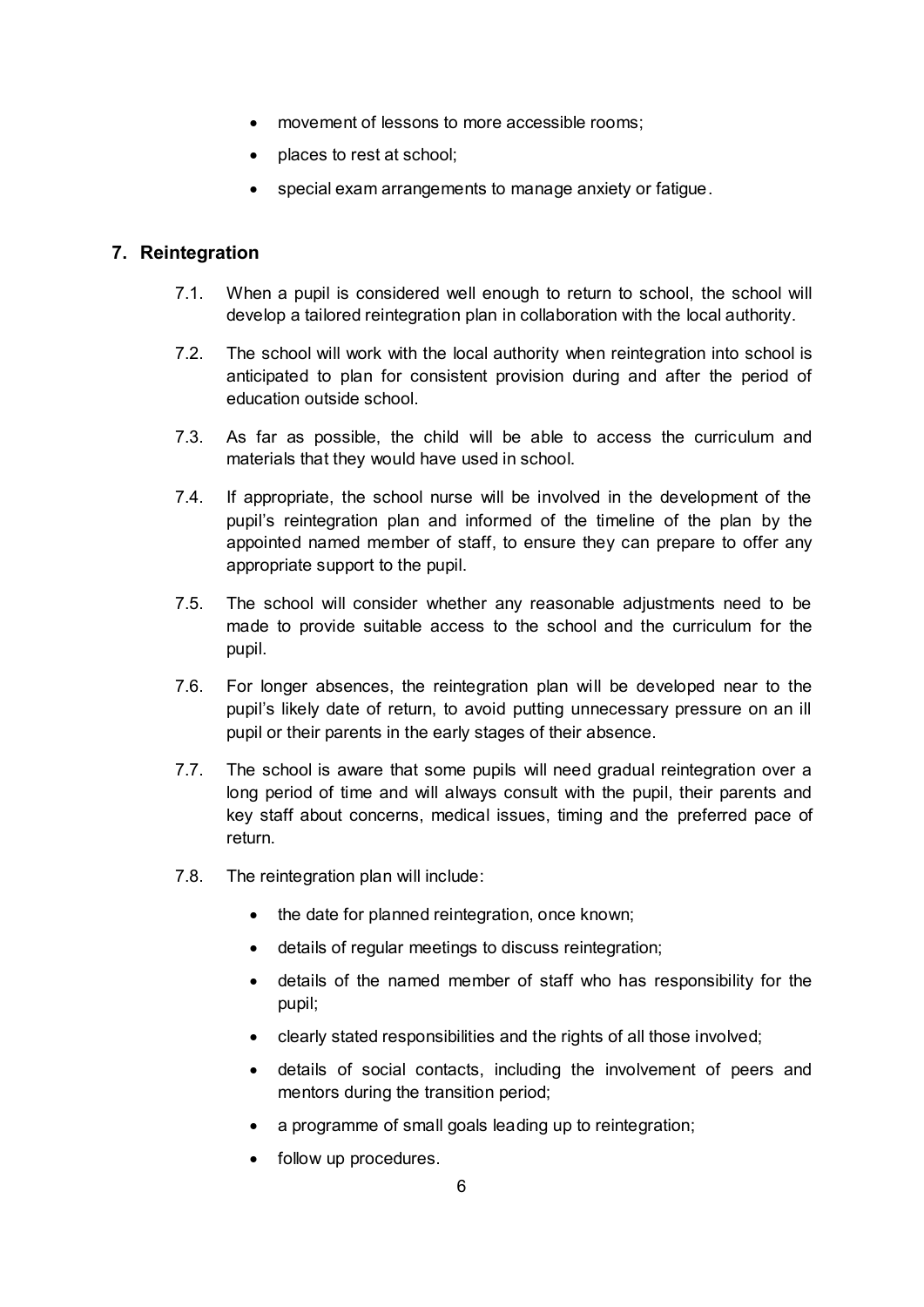- 7.9. The school will ensure a welcoming environment is developed and encourage pupils and staff to be positive and proactive during the reintegration period.
- 7.10. Following reintegration, the school will support the local authority in seeking feedback from the pupil regarding the effectiveness of the process.

#### **8. Information sharing**

- 8.1. It is essential that all information about pupils with health needs is kept up-todate.
- 8.2. All relevant teachers, teaching assistants, supply and support staff will be provided with access to relevant information, including high-risk health needs, first aiders and emergency procedures.
- 8.3. Parents will be made aware of their own rights and responsibilities regarding confidentiality and information sharing and will be referred to the Privacy Notice.
- 8.4. When a pupil is discharged from hospital or is returning from other education provision, the school will ensure the appropriate information is received to allow for a smooth return to the school. The named member of staff will liaise with the hospital or other tuition service as appropriate.

#### **9. Record keeping**

- 9.1. In accordance with the Supporting Pupils with Medical Conditions Policy, written records will be kept of all medicines administered to pupils
- 9.2. All records will be maintained in line with the records management retention schedule.

#### **10. Training**

- 10.1. Staff will be trained in a timely manner to assist with a pupil's return to school.
- 10.2. Once a pupil's return date has been confirmed, staff will be provided with relevant training in advance of the pupil's anticipated return.
- 10.3. Healthcare professionals should be involved in identifying and agreeing with the school the type and level of training required.
- 10.4. Training will be sufficient to ensure staff are confident in their ability to support pupils with additional health needs.
- 10.5. Parents of pupils with additional health needs may provide specific advice but will not be the sole trainer of staff.

#### **11. Examinations and assessments**